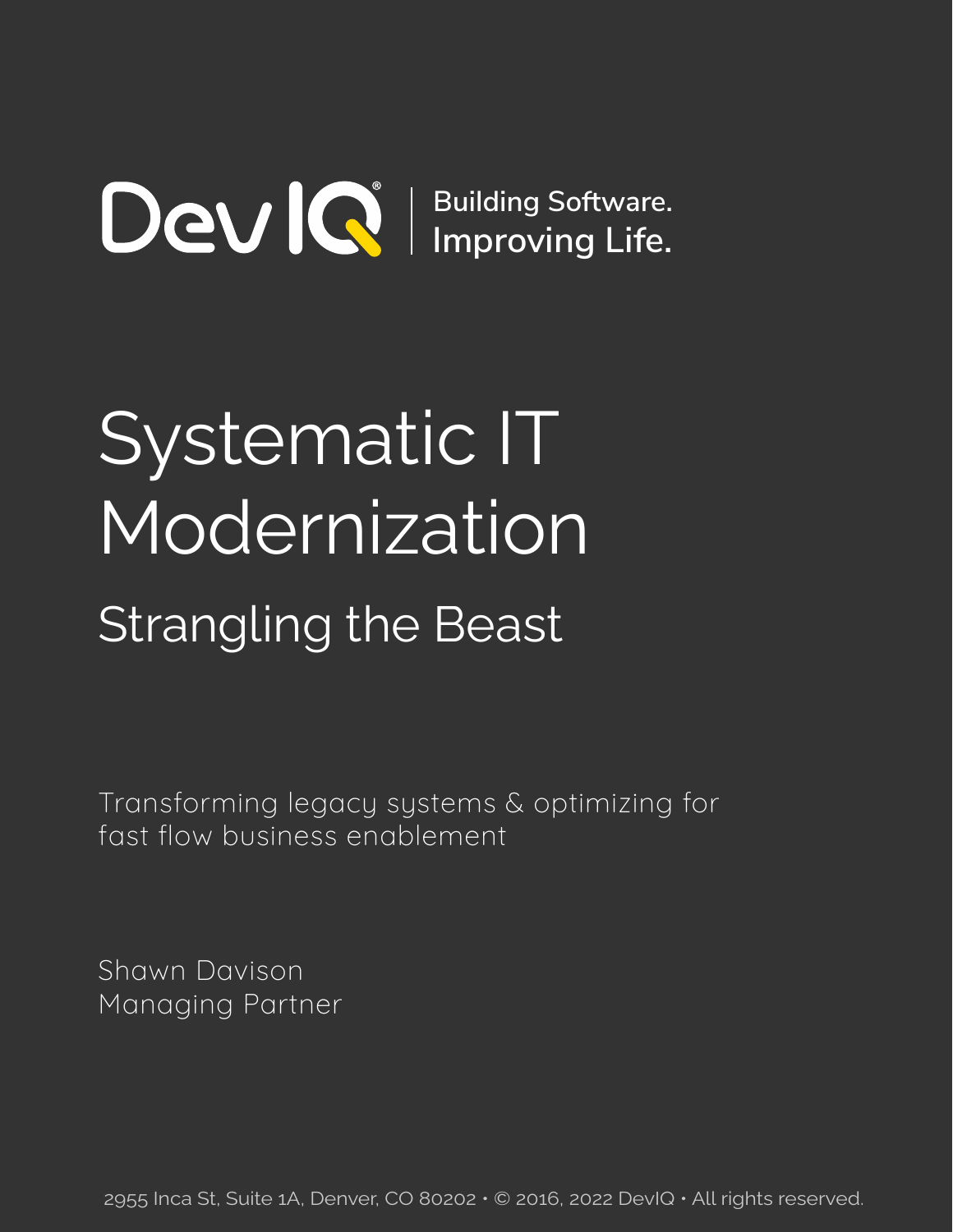## The Challenge To Modernize

Businesses today are often under extreme pressure to transform their information technology. There is pressure to become more nimble, more entrepreneurial, and to incorporate the rising wave of digital capabilities. Sales and Marketing consistently raise the issue that their ability to engage and service customers is being impaired by the aging capabilities of the company's technology infrastructure or foster the perception that IT cannot move fast enough. Moreover, Management faced with revenue objectives increasingly demand hyper-responsiveness to rapidly changing market conditions.

Standing still and resting on past brand success and legacy systems is no longer acceptable. Often, the cost to maintain aging infrastructure is escalating yearly and becoming an inordinate portion of their budget. Emerging technologies such as Mobile, Cloud, IoT, and Analytics lower barriers to entry and enable new market entrants to leapfrog incumbents at alarming speed. Navigating the path to modernization

Driven by this exploding pace of competition and innovation, IT and development leaders struggle with a rising critical consideration —how to modernize underperforming capabilities.

can be difficult and complex. Within the IT group, leaders confront numerous obstacles to transformation.

Another challenge is that the composition, culture, and capabilities of the development team may be out of sync with current industry practices, restricting their ability to respond to the evolving needs of the business and the customer. In light of these conditions, most executives grasp the imperative of modernization. The challenge is tackling the problem with the most efficient approach.

## The Path To IT Modernization

IT Modernization is fundamentally the process of systematically retooling infrastructure + pragmatic software refactoring of legacy systems, to realign them with business needs.

There are multiple ways to transform a legacy system, including a wholesale replacement or a software rewrite. The challenge with wholesale replacement is that valuable business rules and operational knowledge may be lost in the transition. Further, IT leaders may have experienced a painful wholesale replacement due to significant customization, because in retrospect, the software did not meet key business requirements.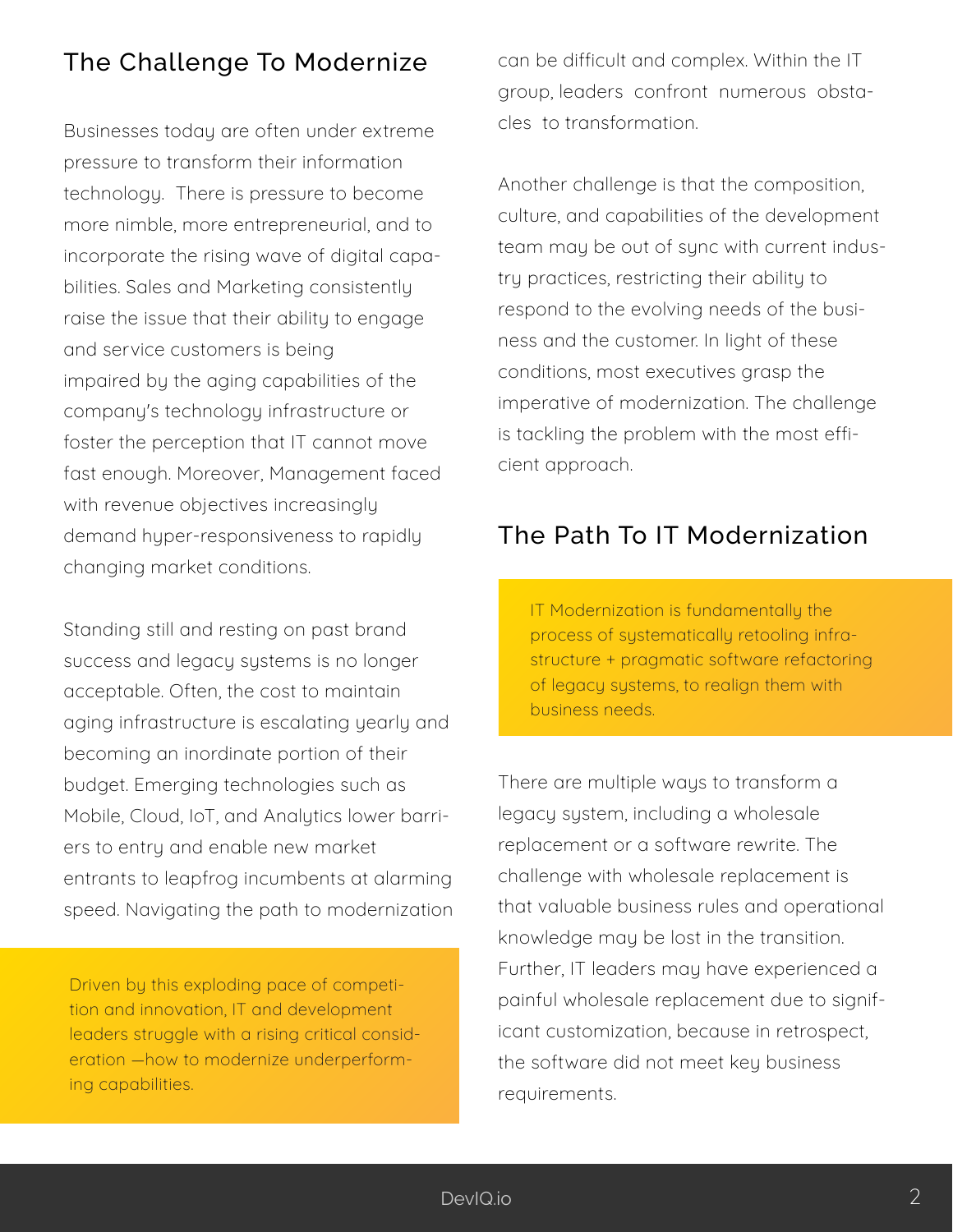The alternative perspective is that custom software development or a rewrite of a proprietary legacy system is the best way forward. However, not all software refactoring methods are created equal.

Frequently, IT teams embark on a major software rewrite by employing a monolithic approach that relies on extensive upfront planning, minimal early stage feedback on assumptions, and extended timeframes between product deliverables. This approach typically results in miscommunications, cost overruns, and failed expectations. In our experience, a more effective approach to software modernization is "systematic refactoring".

# The Components Of Systematic IT Modernization

Systematic IT modernization starts with the premise that the most performant IT groups function best in a highly adaptive learning environment. This means minimizing upfront planning and focusing on defining and building small, incremental yet viable pieces of functionality. In this way, features can be quickly and inexpensively tested with the customer, thereby validating assumptions, reducing overall project risk and allowing the team to rapidly learn and adapt. One of the best known strategies for incremental, systematic refactoring of legacy software is often referred to as strangulation or "strangling the beast" based on work done by Martin Fowler.



#### Strangler Architecture Evolution

Time

Fig. 1: Martin Fowler first introduced the concept of a Strangler Application aka Strangler Pattern in 2004. Since then, it has been used widely as a pragmatic and cost effective method for legacy software transformation<sup>1</sup>. Modern proxy services enable the abstraction and management of legacy and modern microServices. (https://martinfowler.com/bliki/StranglerFigApplication.html)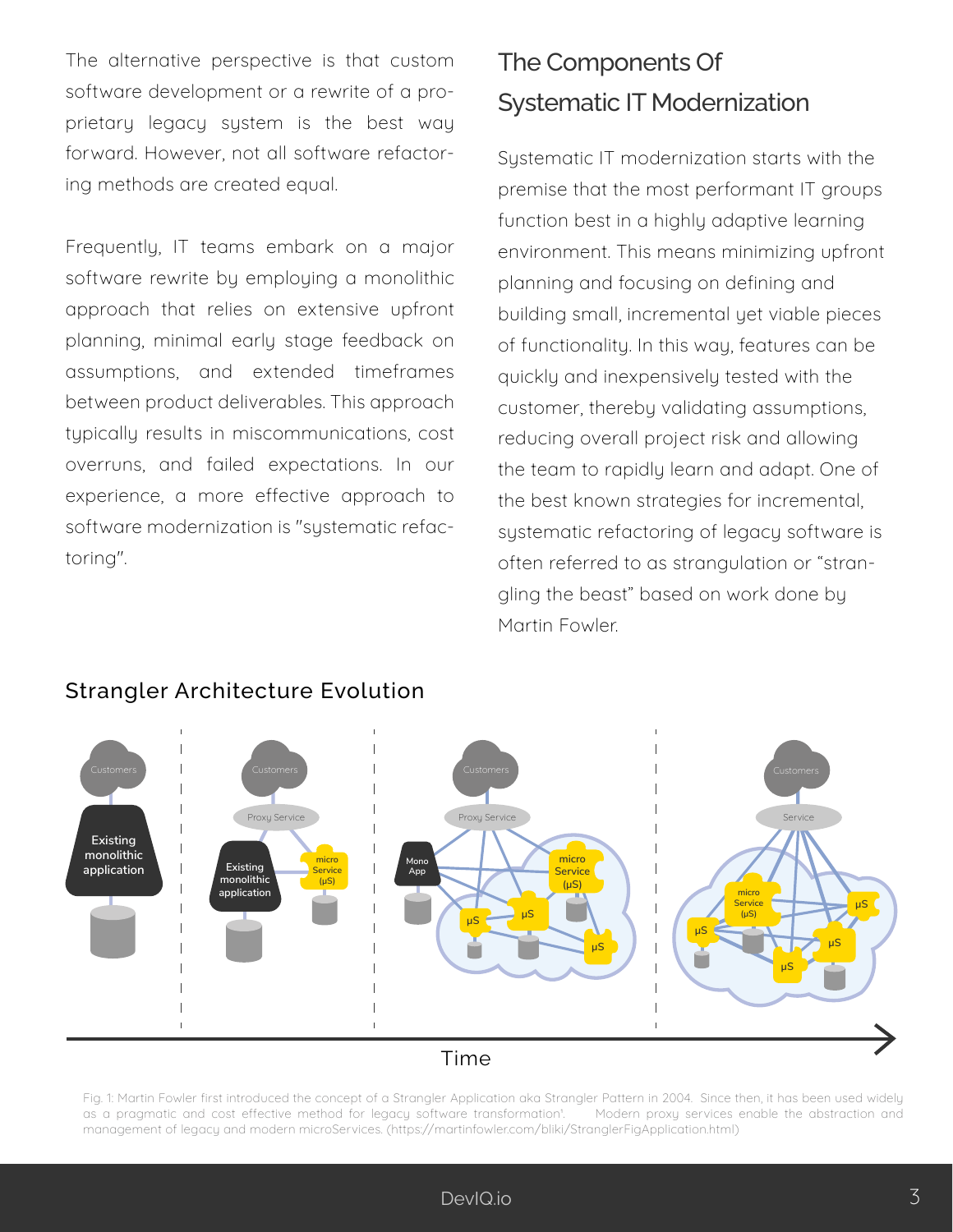# How To "Strangle The Beast"

Systematically refactoring a legacy environment optimizes project success by allowing the IT team to confidently lead transformation and deliver business value in a timely manner. Our approach to legacy strangulation leverages four key components: a transformation strategy, the right team topology, a continuous delivery pipeline, and modern development tools that enable Automation.

### Transformation Strategy (Strangler Architecture Pattern)

Major software rewrites fail most often due to project cancellation risk, which can usually be attributed to underestimating effort and the resulting cost overruns. Agile + LEAN + DevOps principles and practices go a long way to alleviate this risk; however, it's not enough to ensure success when replacing or rewriting a legacy system. A transformation strategy is necessary to enable an organization to go from Point A (project start) to Point B (project completion) with predictability. At DevIQ, our primary legacy transformation strategy is an adoption of a mature concept and pattern called the Strangler Architecture.

The premise of the Strangler Architecture is that the legacy system is complex enough

that it needs to be split up into parts and migrated over a prescribed period of time--enabling the business to continue to operate as needed. The bigger challenge in this approach is knowing where to "cut" a monolith to create "seams" or appropriate scope and interfaces. Modern proxy service technologies, such as Envoy Proxy (https://www.envoyproxy.io/), enable abstraction and management of the parts.

# **Glossary**

#### **DevOps** (Development + Operations)

A culture and practice that integrates software development and IT operations activities while automating the process of software delivery and infrastructure changes. It aims at establishing a culture and environment where building, testing, and releasing software can happen rapidly, frequently, and more reliably

#### CI (Continuous Integration)

A software development method where team members integrate their work on a continual basis. This accelerates deployment and ensures that all developers are working with the most up-to-date iteration of the code. Builds are verified using automated testing to detect integration errors as quickly as possible.

#### CD (Continuous Delivery)

A modern method of deploying software into production or into the hands of users safely and quickly in a sustainable way.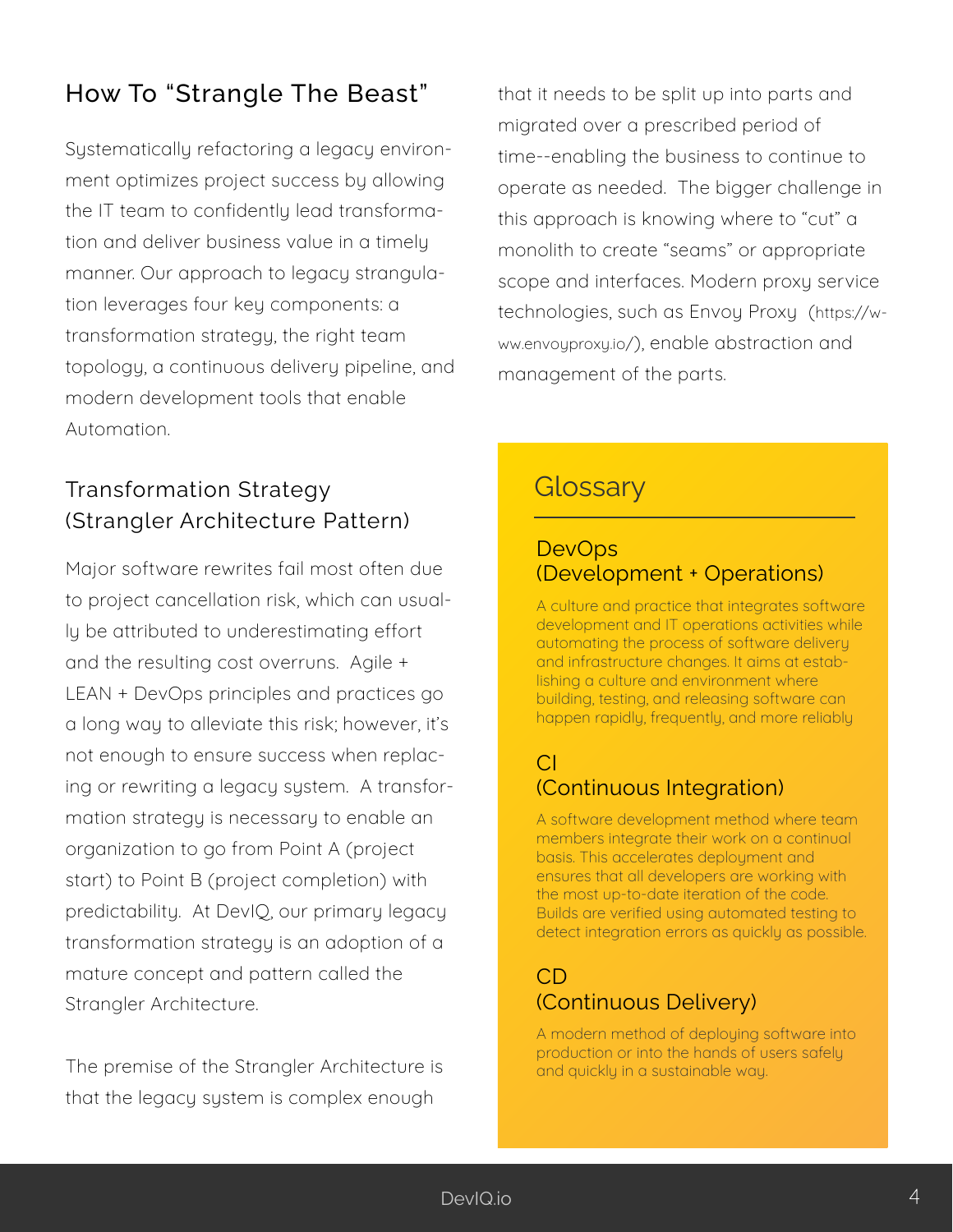#### The Right Team Topology

How you organize your teams to execute on software development greatly impacts the outcome and ability to create "fast flow". Team Topologies principles, based on Conway's Law have become the de facto standard for creating high-performance software delivery organizations.

# **4 fundamental topologies Stream-aligned team Enabling team Complicated Subsystem team Platform team**

Fig. 2: Team Topologies (https://teamtopologies.com/key-concepts)

The separation between product-oriented Platform teams and Stream-aligned teams has become particularly important in reducing dependencies and increasing feature velocity.

DevOps is not a project or technology; it is a cultural movement for enabling continuous improvement.

Integrating DevOps practices into a legacy environment can be a significant challenge. Changing the culture is as important as the process and technologies. Selecting and cultivating the right team structure is critical to success (https://web.devopstopologies.com/).

## Continuous Delivery Pipeline (Agile + DevOps Culture + Tools)

Continuous Delivery embraces the integration of multiple software creation trends, including LEAN Agile methodologies and DevOps. Agile software development methods are not new but they have evolved as practitioners applied LEAN approaches to operations work.

Agile has become the prescribed method for software development for most modern organizations. However, in many cases these organizations are implementing a hybrid approach, commonly known as "Water SCRUM Fall". Gated upfront requirements and estimation processes, in combination with siloed production and release operations, have effectively stifled the vision of what Agile promised, resulting in similar costs to pre-Agile methods and marginal benefits in some cases.

LEAN extends the Agile philosophy of short development cycles to the practice of experimenting with small, viable product deliveries. This is especially effective when applied to legacy refactoring projects.

DevOps Culture builds on the value of collaboration between development and operations staff throughout all stages of the software development life cycle.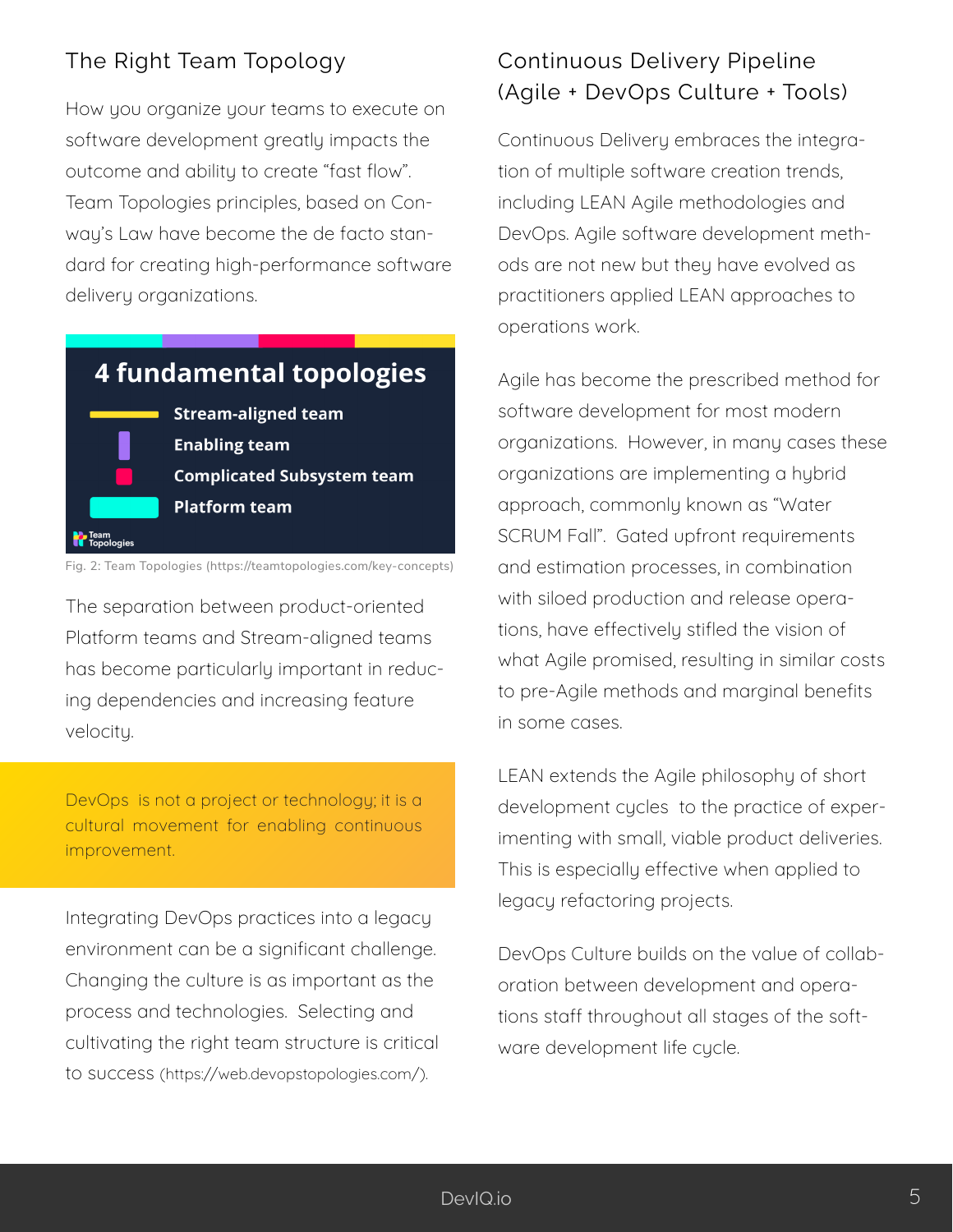# Continuous Delivery Pipeline



Fig. 3: DevIQ Continuous Delivery Pipeline (simplified).

One of the primary tenets of DevOps culture is "sharing information proactively". Collaboration tools such as Slack and Teams have accelerated this cultural movement.

Automation is the systematic process of refactoring software development, test, and deployment systems to reduce delivery time. Also known as Continuous Integration / Continuous Deployment (CI/CD), automation dramatically improves software quality, in combination with Test Driven Development (TDD), by replacing repetitive tasks that no longer have to be done manually, thus reducing churn and increasing speed-to-market. By incorporating automated tests in the CI process, regression bugs—defects that are introduced in previously working functionality—can be reduced significantly if not eliminated.

The resulting Continuous Delivery Pipeline enables faster Mean Time to Repair (MTTR), which is more relevant today than traditional Mean Time Between Failure (MTBF) metrics.

The combination of LEAN Agile + DevOps Culture + Automation Tools creates a partnership between all relevant business owners including Product Management, Developers, QA, and most importantly both internal and external customers. The result is a culture and practice of operations and development working closely together throughout the entire refactoring lifecycle. This includes iterative development cycles and interactive communication during design, development, Continuous Delivery, and production support. Figure 3 illustrates key components of a Continuous Delivery Pipeline.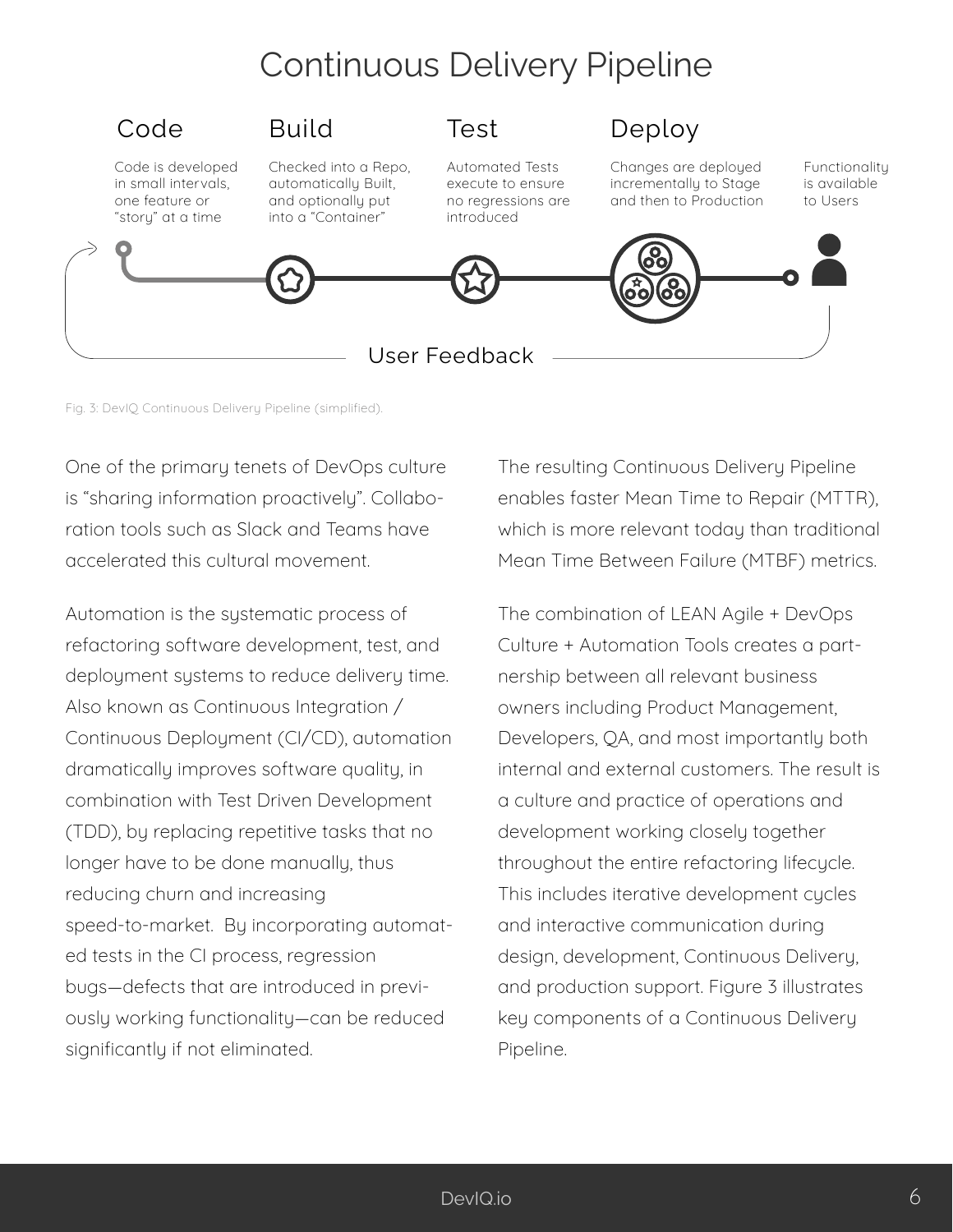#### Modern Development Tools

What makes a systematic IT modernization or refactoring approach even more attractive in today's business climate is the powerful combination of a Continuous Delivery Pipeline with the latest generation of development technologies. State-of-the- market tools and Cloud platforms can deliver a whopping 10x or more improvement in terms of transforming legacy applications into market leading capabilities, productivity and performance. Utilizing proven leading technologies ensures the longest possible product life, as well as providing a platform that

#### Leaps in Technology (examples)

Cloud Infrastructure and Services Single-page web app frameworks Continuous Integration Systems Asynchronous Event / Stream Processing Machine Learning / Deep Learning Ubiquitous Languages and Tools

#### DevOps Culture

Continuous Improvement Fast Flow Team Topologies LEAN Agile Principles Collaboration and Sharing Product Oriented Mindset Consistent Reliable Delivery can be responsively enhanced as market conditions change.

## Continuous Delivery Framework (Structured Process + Proven Tools)

How do you pick the right tools? There are so many tools available now, that it's difficult to keep up and know what is best for solving the problem at hand. Open source software has become ubiquitous, and the pendulum has moved from concern of use to critical requirement. The challenge is staying current and having a strategy for retooling in this ever-accelerating world. Ideally, what is needed is a transformation framework that transcends the current specific technology — enabling a way to systematically retool the development

#### **Continuous** Delivery Engine (Tools + Process +

DevOps Culture)

Increased speed-to-market + lower cost **Results** (10x or more)

Fig. 4: Continuous Delivery Framework benefits

#### Side Benefits of Continuous Delivery:

- · Supports Test Driven Development (TDD).
- · Supports Serverless or Containerization deployment architectures.
- · Enables migration from Monolithic → microServices (decomposition).
- · Helps remove organizational silos,

empowering teams to own their Service from Code to Production.

· IT Culture improvement — provides better accountability and ownership in delivery.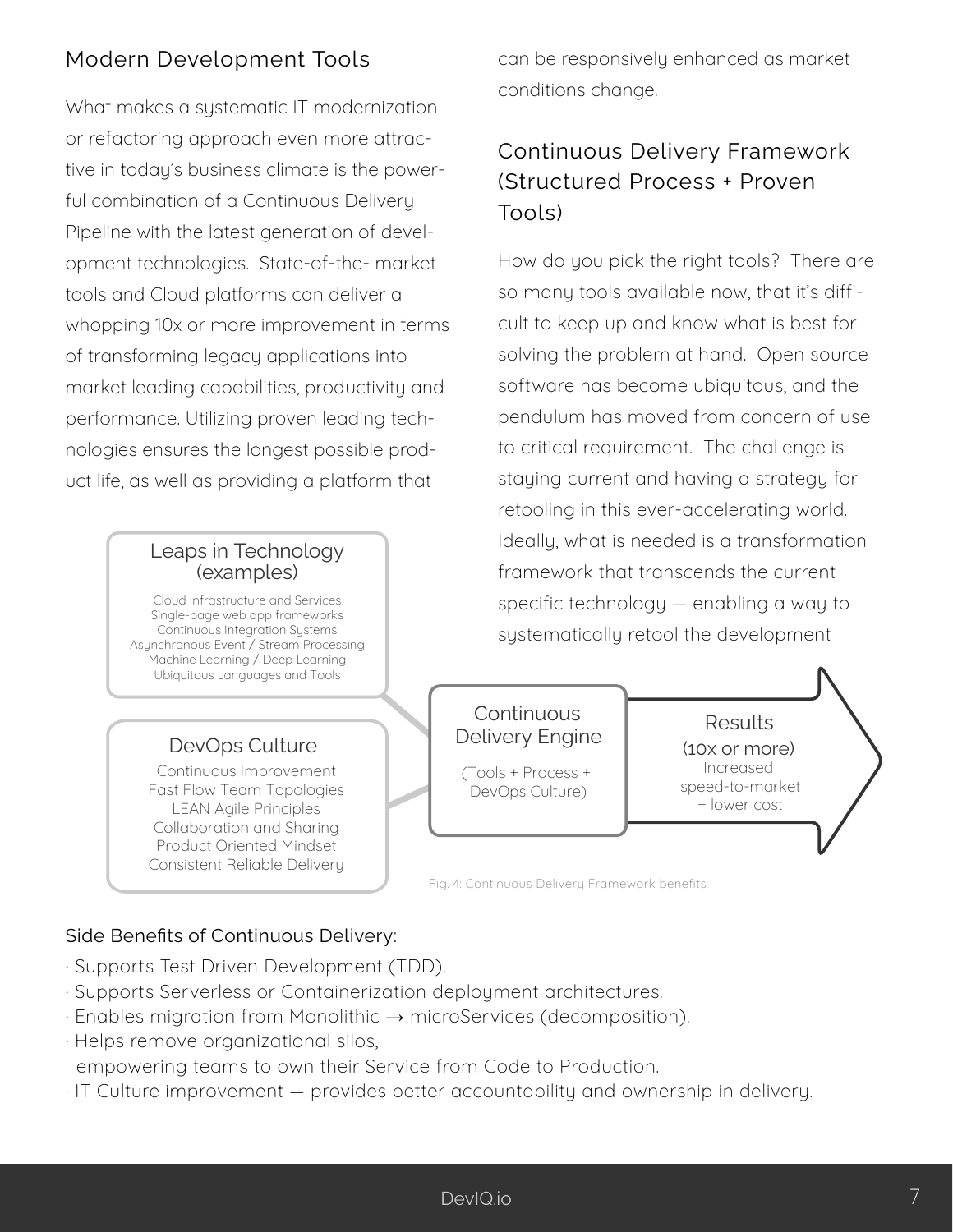# **Glossary**

#### MVP (Minimum Viable Product)

The scope that provides just enough business value to deploy to users/customers, yet does not add unnecessary features before getting the product out and receiving real user feedback.

#### TDD (Test Driven Development)

A process of developing software where requirements are used to build specific test plans and test cases so that the solution directly addresses all key requirements. Automated Unit Tests are built into the codebase from Day 1.

#### Containerization

A lightweight alternative to full machine virtualization that involves encapsulating an application in a container with its own operating environment.

#### microService

A software design technique that enables applications to be deployed as independent and discrete services. A microService generally follows the guidelines for a 12-factor App (https://12factor.net/).

#### Serverless Computing

A method of providing backend computing services on an as-used basis. The hardware is completely abstracted from the consumer and the services are charged based on usage during the execution of code vs. uptime.

#### Single Story Sprint

An Agile development practice enabling rapid deployment of a new feature, bug fix or unit of functionality all the way to Production, in minutes or hours vs. weeks or months.

process, just as business systems must transform to meet ongoing business needs.

A Continuous Delivery Framework is the glue that brings process and technology together in a cohesive way. It is designed to be deployed on highly scalable cloud infrastructure, and may be used for developing publicly accessible product or private/internal systems. It must support both new development and ongoing maintenance and feature development. The result is that it accelerates feature velocity, automates deployment and reduces overall delivery costs.

> Transformation is everybody's job. - W. Edwards Deming

# Where To Draw The MVP Line

Many organizations have become familiar with the term Minimum Viable Product (MVP); however, few know where to draw the line. MVP is the minimum functionality that can be developed before "Single Story Sprints" can effectively be implemented. A Single Story Sprint is a small feature, bug fix or unit of functionality that can be deployed all the way to Production. A Continuous Delivery Pipeline that enables Single Story Sprints, effectively reduces delivery lead times from days, weeks or months, down to minutes.